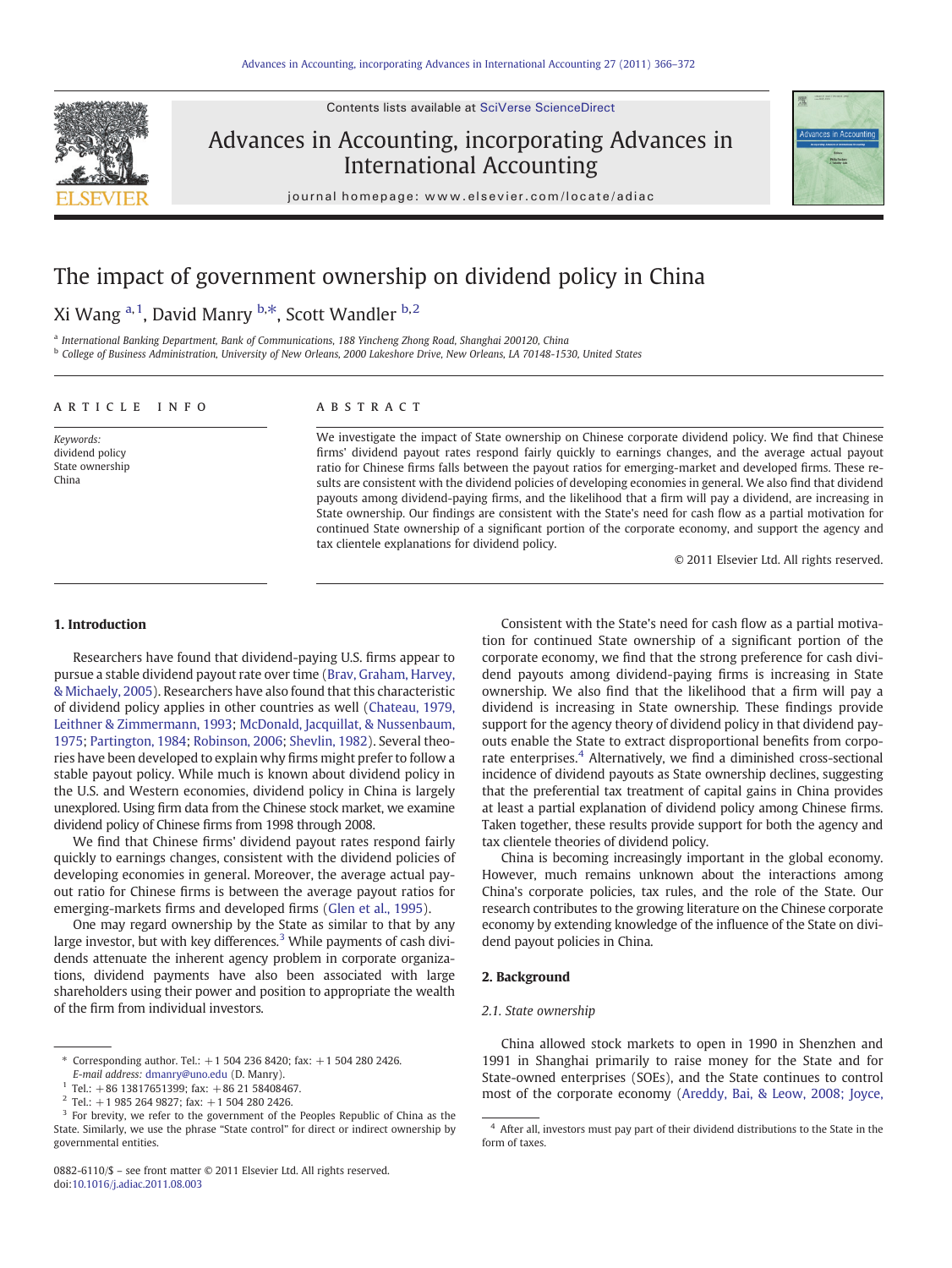[2008\)](#page--1-0). Chinese firms are known for their "split-share structure," in which two classes of stock are traded publicly and two classes are not. The publicly-traded shares include "A" shares that are listed, tradable, and denominated in renminbi (yuan), and "B" shares that are tradable and listed, but are denominated in Hong Kong dollars (in Shenzhen) and U.S. dollars (in Shanghai).<sup>5</sup>

Approximately two-thirds of the shares of most listed firms are nontradable. Of the non-tradable shares, roughly half are "legal person" shares which are owned by other Chinese firms, SOEs, or non-bank financial institutions. The remaining non-tradable shares are State shares, owned by central or local government departments directly, or by SOEs. Despite the split-share structure reforms that began in 2005, roughly two-thirds of the listed firms with tradable shares remain Statecontrolled, either directly or indirectly.<sup>6</sup>

#### 2.2. Dividend stability

The concept of dividend stability has changed over time. Originally, U.S. firms largely pursued a stable dividend payout ratio, or dividends/ earnings ([Lintner, 1956\)](#page--1-0). This policy would inevitably lead to volatility in payments (dividends/share), depending on the speed with which dividend payouts adjust to earnings changes perceived as permanent. Recent research suggests, however, that dividend policy in the U.S. among dividend-paying firms now appears to follow a stable dividend per share rate, resulting in a smoothed time series of dividend payments regardless of EPS changes [\(Brav et al., 2005\)](#page--1-0).

Research has provided substantial evidence that a stable dividend policy consistent with smoothed dividends per share is more common in developed economies generally [\(Chateau, 1979; Leithner &](#page--1-0) [Zimmermann, 1993; McDonald et al., 1975; Partington, 1984; Robinson,](#page--1-0) [2006; Shevlin, 1982\)](#page--1-0). In a study of Austrian firms, [Gugler \(2003\)](#page--1-0) provides evidence that smoothing also occurs in government-controlled corporations in developed economies. The smoothing effect is less apparent in developing countries, where it is more common for dividends per share to rise or fall along with earnings ([Annuar & Shamser,](#page--1-0) [1993; Ariff & Johnson, 1990; Kester & Mansor, 1996](#page--1-0)). More recent research indicates that many firms appear to be using share repurchases as a substitute for dividend payouts ([Brav et al., 2005;](#page--1-0) [Robinson, 2006](#page--1-0)). In Table 1, we report the number of Chinese firms conducting share repurchases. It can be seen that repurchases were rare prior to the push for market reforms in 2005.

#### 2.3. Dividend policy and large-block shareholders

The bird-in-the-hand, signaling, tax clientele, and agency theories have evolved to explain why a firm might prefer to follow a particular dividend payout policy. Despite the implications of the "dividend irrelevance" theory ([Miller & Modigliani, 1961](#page--1-0)), the bird-in-the-hand theory holds that shareholders regard dividends as less risky than capital gains. As a consequence, firms believe they may maximize stock price by maximizing dividend payouts [\(Bhattacharya, 1979; Robinson,](#page--1-0) [2006\)](#page--1-0). Although the bird-in-the-hand theory may reflect a belief held by firm managements, it has largely been discarded among researchers as a result of both the comparative rarity of high dividend payout ratios and the notion that price is more appropriately explained as a function of book value and abnormal earnings ([Ohlson, 1995](#page--1-0)).<sup>8</sup>

According to the signaling theory, dividend payouts provide information to investors about management expectations of future performance

Number of Chinese firms conducting stock repurchases by year.<sup>a</sup>

| Year | No. of firms |
|------|--------------|
| 1994 | 1            |
| 1995 | 1            |
| 1996 | $\Omega$     |
| 1997 | $\Omega$     |
| 1998 | $\Omega$     |
| 1999 | 5            |
| 2000 | 3            |
| 2001 | 3            |
| 2002 | $\Omega$     |
| 2003 | $\Omega$     |
| 2004 | $\Omega$     |
| 2005 | 16           |

<sup>a</sup> Number of firms depicted is the total number of firms that conducted share repurchases from among all Chinese listed firms, or out of about 1000 each year.

[\(Bhattacharya, 1980; Miller & Rock, 1985; Ofer & Thakor, 1987\)](#page--1-0). While it is clear that investors derive information from firms' dividend (and other) policies, it is not clear why a firm would choose signaling as a basis for determining dividend policy when less-costly methods exist for information transmission [\(Robinson, 2006\)](#page--1-0).

The tax clientele theory maintains that the preference for dividend income deferral increases as dividends are accorded less-favorable tax treatment. Thus, investors in lower tax brackets may prefer cash dividend payouts, while investors with higher tax rates prefer capital gains. Rather than explain why a firm would be motivated to follow a particular payout policy, the tax clientele theory appears to explain how a firm may attract a particular investor clientele.

Research on the tax clientele effect has been mixed ([Allen, Bernardo,](#page--1-0) [& Welch, 2000; Litzenberger & Ramaswamy, 1979; Poterba & Summers,](#page--1-0) [1984; Stulz, 1990](#page--1-0)). Despite the tax advantages in the U.S. for capital gains for individual investors, research suggests that shareholders may prefer cash dividends for relatively small payouts [\(Brennan & Thakor, 1990](#page--1-0)). In contrast, even with equivalent tax treatment of dividends and capital gains, investors typically prefer the ability to defer taxation [\(Mann,](#page--1-0) [1989](#page--1-0)). In China, however, dividends are taxed as ordinary income, while capital gains are not taxed. Thus, a strong preference for deferral (i.e., capital gains, rather than dividends) should be evident among individual Chinese investors generally.

Agency theory provides another explanation for dividend payout policy. According to agency theory, dividend payouts attenuate agency conflict by depriving management of discretionary cash flows to appropriate and expend suboptimally [\(Crutchley & Hansen, 1989; Easterbrook,](#page--1-0) [1984; Goshen, 1995; Jensen & Meckling, 1976; Moh'd, Perry, & Rimbey,](#page--1-0) [1995; Robinson, 2006; Rozeff, 1982](#page--1-0)).

The implications of agency conflict for dividend policy may be complicated by the presence of a large blockholder [\(Holderness,](#page--1-0) [2003; Jensen & Meckling, 1976; Shleifer & Vishny, 1986](#page--1-0)). Largeblock shareholders generate benefits for all shareholders through (possibly costly) monitoring of firm management [\(Holderness,](#page--1-0) [2003; Huddart, 1993\)](#page--1-0). Evidence suggests that large blockholders may also be able to extract disproportionate benefits from investee firms, negatively impacting firm value ([Barclay & Holderness, 1989;](#page--1-0) [Gordon & Pound, 1993; Gugler & Yurtoglu, 2003; Holmen & Knopf,](#page--1-0) [2004; Truong & Heaney, 2007](#page--1-0)). However, the private benefits available to large blockholders may serve as compensation for their monitoring ([Holderness, 2003; Huddart, 1993; Weiyu & Jinlan, 2008\)](#page--1-0).

[LaPorta, Lopez-de-Silanes, Shleifer, and Vishny \(2002\)](#page--1-0) suggest that the largest shareholder often has effective control of the firm. The impact a large-block shareholder has on control, agency issues, corporate governance, and shareholder wealth are likely further amplified when the State is the blockholder. For example, one of the decisions a large shareholder can control is the payment of dividends [\(Shleifer & Vishny,](#page--1-0)

<sup>5</sup> Prior to 2001 only foreign investors could own "B" shares.

<sup>6</sup> [Gul, Kim, and Qiu \(2010\)](#page--1-0) note that around 43% of the outstanding shares of their sample of Chinese firms are owned by the largest shareholder, and the likelihood the largest shareholder is government-related is around 66%.

Split-share restrictions on share issuance and ownership still exist in China, even after the 2005 market reforms.

<sup>&</sup>lt;sup>8</sup> Alternatively, price changes are largely explained by earnings levels and changes [\(Easton & Harris, 1991\)](#page--1-0).

Table 1